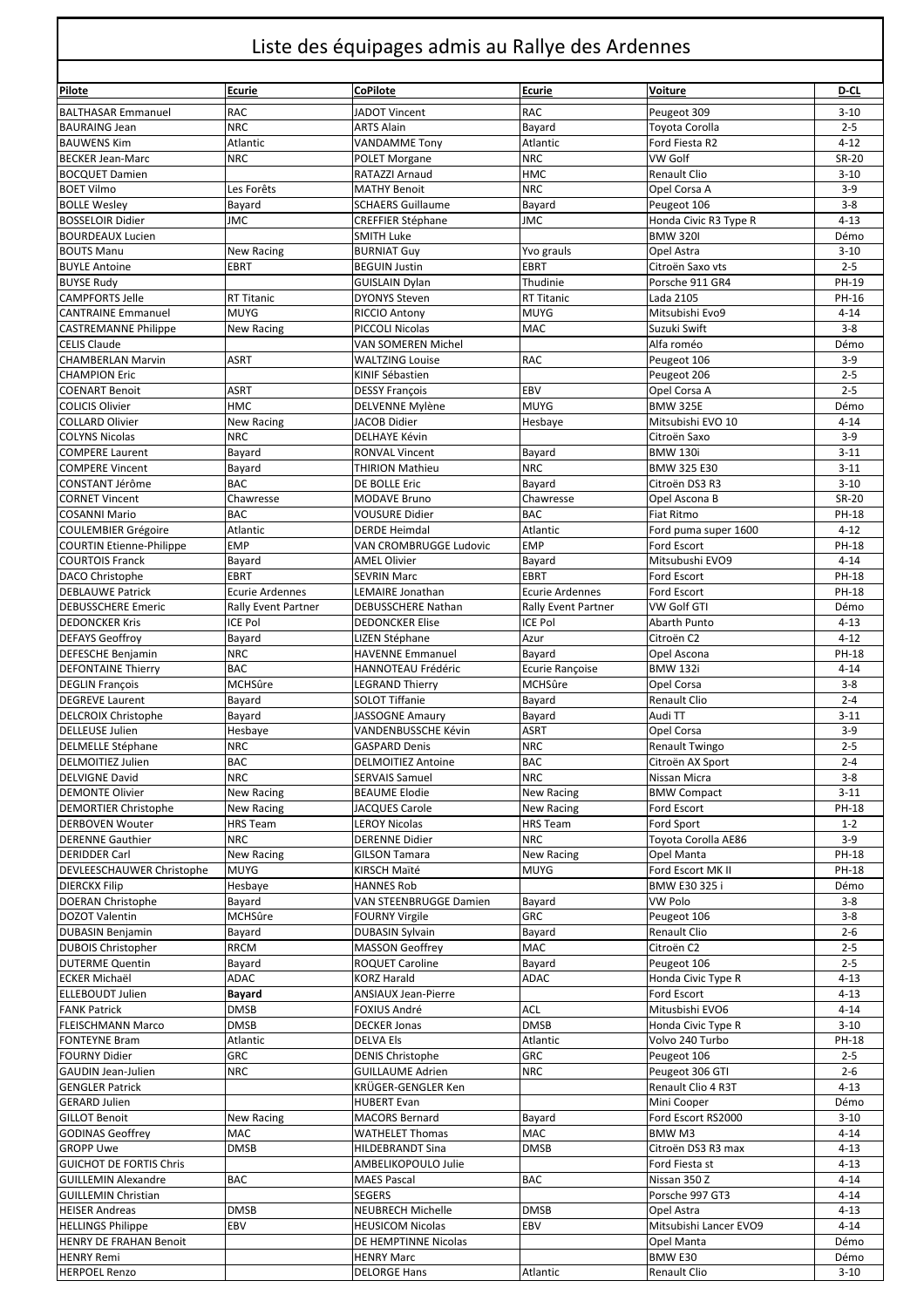| <b>HINCOURT Philippe</b>                            |                       | <b>HINCOURT Luc</b>                         |                    | Toyota Célica T18               | Démo                 |
|-----------------------------------------------------|-----------------------|---------------------------------------------|--------------------|---------------------------------|----------------------|
| <b>HOWLETT Benjamin</b>                             | Chelmsford            | <b>HOWLETT Simon</b>                        | Chelmford          | Peugeot 306                     | $4 - 13$             |
| <b>HUMBLET Philippe</b>                             | ASRT                  | <b>THIRY Guy</b>                            | <b>AMC St Vith</b> | Toyota Corolla                  | $3-9$                |
| <b>JACOBY Gilles</b>                                | <b>ACL</b>            | <b>GRASGES Véronique</b>                    | ACL                | Citroën DS3 R3                  | $4 - 13$             |
| <b>JAMAR Yves</b>                                   | <b>NRC</b>            | <b>LETECHEUR Nancy</b>                      | <b>NRC</b>         | Peugeot 309                     | $4 - 13$             |
| JAMINET Aurélien                                    | Les Forêts            | <b>JAMINET Rémy</b>                         | Bayard             | Citroën Saxo VTS                | $2 - 5$              |
| JAMINET Didier                                      | Les Fôrets            | <b>COULON Christophe</b>                    | Les Fôrets         | <b>Renault Clio</b>             | $3 - 10$             |
| <b>JOSSE Yves</b>                                   | Asa des Ardennes      | <b>BOURGA Delphine</b>                      | Asa des Ardennes   | Peugeot 206 XS                  | $4 - 13$             |
| <b>JUSSIANT Marvin</b>                              | EAC                   | <b>HANNOT Fabian</b>                        | нмс                | Opel Corsa A                    | PH-17                |
| <b>KELLEN Bob</b>                                   |                       | <b>HOFFMANN Nathalie</b>                    |                    | Ford Escort MK2                 | $4 - 14$             |
| <b>KIELBASA Nicolas</b>                             | Bayard                | <b>LIZEN Adrien</b>                         | Bayard             | Peugeot 106                     | $2 - 4$              |
| <b>KINARD Olivier</b>                               |                       | <b>TRICHAN Benoit</b>                       |                    | Peugeot 106                     | $3 - 8$              |
| <b>KLOUYTTEN Luc</b>                                | New Racing            | LOISEAU Philippe                            | Bayard             | Porsche 944                     | <b>SR-20</b>         |
| <b>KOHL Fernand</b>                                 | Ardennes              | <b>REENAERS Jean-Pierre</b>                 | Ardennes           | Suzuki Swift Sport              | $3-9$                |
| <b>KONRATH Andreas</b>                              | DMSB                  | <b>STENGL Lisa</b>                          | <b>DMSB</b>        | Opel Kadett Gsi                 | $4 - 13$             |
| <b>KRANENBURG Ernst</b>                             |                       | VAN TEUNENBROEK Peter                       |                    | Opel Adam                       | $4 - 12$             |
| <b>KRAUS Karl</b>                                   |                       |                                             |                    | Audi TT                         | $4 - 14$             |
| LABYE Jérôme                                        | <b>NRC</b>            | <b>BOON Christophe</b>                      | <b>New Racing</b>  | BMW E30                         | PH-18                |
| <b>LAMBRECK Pascal</b>                              | Condroz Namurois      | <b>DEBRULLE Etienne</b>                     | Condroz Namurois   | Opel Kadett C                   | Démo                 |
| <b>LATTAQUE Tony</b>                                | <b>NRC</b>            | LATTAQUE Charly                             | <b>NRC</b>         | Opel Manta                      | <b>SR-20</b>         |
| LECLERCQ Christophe                                 | <b>NRC</b>            | <b>DONEUX Cédric</b>                        | <b>NRC</b>         | <b>BMW E21 323</b>              | PH-19                |
| LEDOUX Lucien                                       | E.B.V                 | <b>CARPENTIER Melorick</b>                  | E.B.V              | Citroën Saxo                    | $3 - 8$              |
| <b>LEGAIT Patrick</b>                               |                       | <b>FLERES Johan</b>                         |                    | Renault Twingo R1               | $2 - 5$              |
| LEJEUNE Jean-Yves                                   | Les Forêts            | <b>DENIS Ludovic</b>                        | Les Forêts         | Citroën DS3 R3                  | $3 - 10$             |
|                                                     |                       |                                             | BAC                |                                 |                      |
| <b>LEMAIRE Gilles</b>                               | BAC<br><b>DMSB</b>    | <b>MINNE Gilles</b><br><b>STAUCH</b>        | <b>DMSB</b>        | Renault Clio R3 max<br>BMW M3   | $4 - 13$<br>$4 - 14$ |
| LENARZ Jürgen<br>LINCHAMPS Jérôme                   | GRC                   | <b>LINCHAMPS Blandine</b>                   | GRC                | Peugeot 206                     | $3 - 10$             |
|                                                     | Ecurie Azur           |                                             |                    | Skoda Fabia R2                  | $4 - 12$             |
| <b>LIZEN Cyrill</b>                                 |                       | <b>HERBIET Philippe</b>                     |                    |                                 |                      |
| LOQUET Stéphane                                     | HMC                   | <b>WINDAL Patricia</b>                      | HMC                | Ford Escort MK1                 | Démo                 |
| LUIS Sébastien                                      | нмс                   | VANLANGUENAKERS Jérôme                      | <b>NRC</b>         | Citroën C2R2 MAX                | $3 - 9$              |
| LUYCKX Gunther                                      |                       | <b>CONARD Bart</b>                          |                    | Citroën Saxo                    | $3-9$                |
| <b>MACORS Arnaud</b>                                | Bayard                | MARANZAN Frédéric                           | Bayard             | VW Polo GTI EVO                 | $4 - 13$             |
| <b>MAERTEN Pascal</b>                               | <b>NRC</b>            | <b>SELVAIS Maxime</b>                       | <b>NRC</b>         | Peugeot 205                     | <b>SR-20</b>         |
| <b>MAERTEN Sylvain</b>                              | <b>NRC</b>            | <b>GILSON Mélanie</b>                       | <b>NRC</b>         | Peugeot 206                     | $2 - 6$              |
| <b>MARCHAL Philippe</b>                             | T.R.A                 | SALINGROS Christopher                       | <b>NRC</b>         | Opel Kadett Gsi                 | $3 - 10$             |
| <b>MARCOLONGO Fabrice</b>                           | Les Forêts            | ROGER François-Xavier                       | Les Forêts         | Peugeot 106 GTI                 | $2 - 5$              |
| <b>MAREE Alan</b>                                   | NRC                   | MICHAUX Nadine                              | <b>New Racing</b>  | Opel Kadett GTE                 | PH-18                |
| <b>MARICHAL Nicolas</b>                             | Bayard                | <b>DUBOIS Justin</b>                        | Bayard             | Peugeot 106 Rallye              | $3 - 8$              |
| <b>MARION Dimitri</b>                               | Bayard                | <b>BALANGER Arnaud</b>                      | HMC                | Citroën C2R2                    | $4 - 12$             |
| <b>MARIQUE Eddy</b>                                 | <b>NRC</b>            | MARIQUE Christopher                         | <b>NRC</b>         | Opel Astra                      | $3 - 10$             |
| <b>MAROIT Cédric</b>                                | <b>NRC</b>            | <b>FAUCHET Diego</b>                        | <b>NRC</b>         | Peugeot 106                     | $3 - 9$              |
| <b>MARTELEUR Julien</b>                             | <b>KRIER Frédéric</b> |                                             |                    | Leylan mini                     | Démo                 |
| MASQUELIER Edouard-Jean                             | EMP                   | <b>THERIN Virginie</b>                      | <b>EMP</b>         | <b>BMW M3 E36</b>               | $4 - 14$             |
| <b>MATTON Yves</b>                                  | RACB                  | <b>MATTON Elise</b>                         |                    | Citroën DS3 WRC                 | $4 - 14$             |
| <b>MENZING Martin</b>                               |                       | de KLERK Wout                               |                    | Opel Adam                       | $4 - 12$             |
| <b>MINET Serge</b>                                  | Bayard                | <b>MINET Maxime</b>                         | Bayard             | Renault Clio RS                 | $3 - 10$             |
| MOËS Jean                                           | Hesbaye               | <b>GENDARME Nicolas</b>                     | Hesbaye            | Peugeot 106                     | $2 - 5$              |
| <b>MOREE Erik</b>                                   | <b>KNAF</b>           | <b>MEIJS Pascal</b>                         | <b>KNAF</b>        | Citroën DS3 R5                  | $4 - 14$             |
| <b>MOREL Jean-Loup</b>                              | Azur                  | <b>COPPENS David</b>                        | Azur               | BMW M3                          | $3 - 11$             |
| <b>MOTTET Laurent</b>                               | Les Fôrets            | <b>FALMAGNE Benjamin</b>                    | Les Fôrets         | Peugeot 306                     | $3 - 10$             |
| <b>MOTTOULLE David</b>                              | MCH                   | <b>VERCRUYSSE Jean-Pierre</b>               |                    | Peugeot 205 GTI                 | $3-9$                |
| <b>MUNARO Alban</b>                                 | Thudinie              | <b>RASSCHAERT Bruno</b>                     | Bayard             | Peugeot 306 RS                  | $4 - 13$             |
| <b>NEPHTALI Joseph</b>                              | <b>NRC</b>            | <b>ETIENNE Alain</b>                        | Bayard             | Subaru Impreza                  | $4 - 12$             |
| NUEE Mickaël                                        | Rançoise              | <b>BLATON Ludovic</b>                       | <b>MUYG</b>        | Peugeot 306                     | $3 - 10$             |
| <b>ORBAN Grégory</b>                                | <b>RRCM</b>           | <b>WILMET Emmanuel</b>                      | <b>ACL</b>         | Mitsubishi Lancer EVO8          | $4 - 14$             |
| <b>PAEPEN Stijn</b>                                 | RT Titanic            | <b>BRAEKEN Kristof</b>                      | RT Titanic         | <b>BMW 316i</b>                 | $2 - 5$              |
| PAGE Hugo                                           | BAC                   | <b>GIBON Julien</b>                         | <b>NRC</b>         | Peugeot 306                     | $3 - 10$             |
| PAGNOTTA Ercole                                     | Bayard                | MAQUET Cédric                               | Bayard             | Subaru Impreza                  | $4 - 14$             |
| PAQUET Benjamin                                     |                       | <b>DEWEER Augustin</b>                      |                    | Toyota Yaris                    | $3 - 8$              |
| PAQUET Gauthier                                     | HMC                   | <b>DEMEY Elise</b>                          | HMC                | Peugeot 205 Rally               | $3 - 8$              |
| <b>PEIGNEUR Yannick</b>                             | Hesbaye               | FRANCKEN Michaël                            | Hesbaye            | BMW M3                          | $4 - 14$             |
| PETITFRERE Kévin                                    | NRC                   | <b>KOG Adrien</b>                           | Bayard             | Renault Clio                    | $3 - 10$             |
| PICART Logan                                        | Les Forêts            | JAMINET Sylvain                             | Les Forêts         | Opel Corsa GSI                  | $2 - 5$              |
| PIRLOT Gaël                                         | Bayard                | <b>SIMON Gille</b>                          | Bayard             | Citroën C2 R2                   | $3-9$                |
| PIROT Loïc                                          | Les Fôrets            | <b>BODET Jean-Baptiste</b>                  | Les Fôrets         | <b>BMW M3 E46</b>               | $4 - 14$             |
| POCH Antoine                                        | <b>NRC</b>            | <b>SERVAIS Esther</b>                       | <b>NRC</b>         | Renault Clio RS                 | $4 - 13$             |
| POTIER Erwin                                        | <b>EMP</b>            | <b>DELLETTRE Romain</b>                     | <b>EMP</b>         | Opel Corsa                      | $3-9$                |
| <b>PREGARDIEN Vincent</b>                           | EBRT                  | <b>DURAND Grégory</b>                       |                    | Skoda Fabia RS                  | $4 - 14$             |
| <b>PRINCEN Pierre</b>                               | MCH                   | <b>PRINCEN Louis</b>                        | <b>MCH</b>         | Peugeot 106                     | $3-9$                |
| <b>REGNIER Pascal</b>                               | <b>New Racing</b>     | <b>FURNEMONT Maryline</b>                   | New Racing         | Ford Escort RS1800              | PH-18                |
| <b>REMILLY Jordan</b>                               | New Racing            | <b>BOLLE Justin</b>                         | Bayard             | Citroën C2                      | $4 - 12$             |
| RENARD-PRAILLE Pascal                               | <b>NRC</b>            | HAQUET Sébastien                            | <b>NRC</b>         | Peugeot 306                     | $3 - 10$             |
| <b>REYNVOET Niels</b>                               | Duindistel            | <b>VERBEKE Willem</b>                       | Duindistel         | Skoda Fabia R5                  | $4 - 14$             |
| <b>ROGER Dominique</b>                              | Les Forêts            | <b>BAILLY Fabian</b>                        | Les Forêts         | Peugeot 306                     | $3 - 10$             |
| <b>ROSSION Steve</b>                                | Bayard                | <b>COLLIGNON Nicolas</b>                    | <b>NRC</b>         | Peugeot 106                     | $3-9$                |
| RYEZ Mathieu                                        | ASA59                 | <b>OLESKA Vincent</b>                       | ASA59              | Peugeot 106                     | $4 - 12$             |
| <b>SCHILTZ Max</b>                                  |                       | <b>WANDERSCHEID Patricia</b>                |                    | Renault Clio                    | $4 - 13$             |
|                                                     | DMSB                  |                                             | <b>DMSB</b>        | Citroën C2F2000                 | $4 - 12$             |
| <b>SCHMITT Benjamin</b><br><b>SELMIKEIT Olivier</b> |                       | <b>BRACK Martin</b><br>LENNARTZ Kévin       | <b>DMSB</b>        |                                 |                      |
|                                                     | DMSB                  |                                             |                    | Honda Civic Type R              | $3 - 10$             |
| SEPTON Jérôme                                       | Bayard                | <b>BOUSSIFET François</b>                   | Bayard             | Ford Fiesta R2                  | $4 - 12$             |
| SERDERIDIS Jourdan<br><b>SIMON Nicolas</b>          | Bayard                | MICLOTTE Frédéric<br><b>MURAILLE Michel</b> | Duindistel         | Citroën DS3 WRC<br>Renault Clio | $4 - 14$             |
|                                                     | Bayard                |                                             | NRC                |                                 | $3 - 10$             |